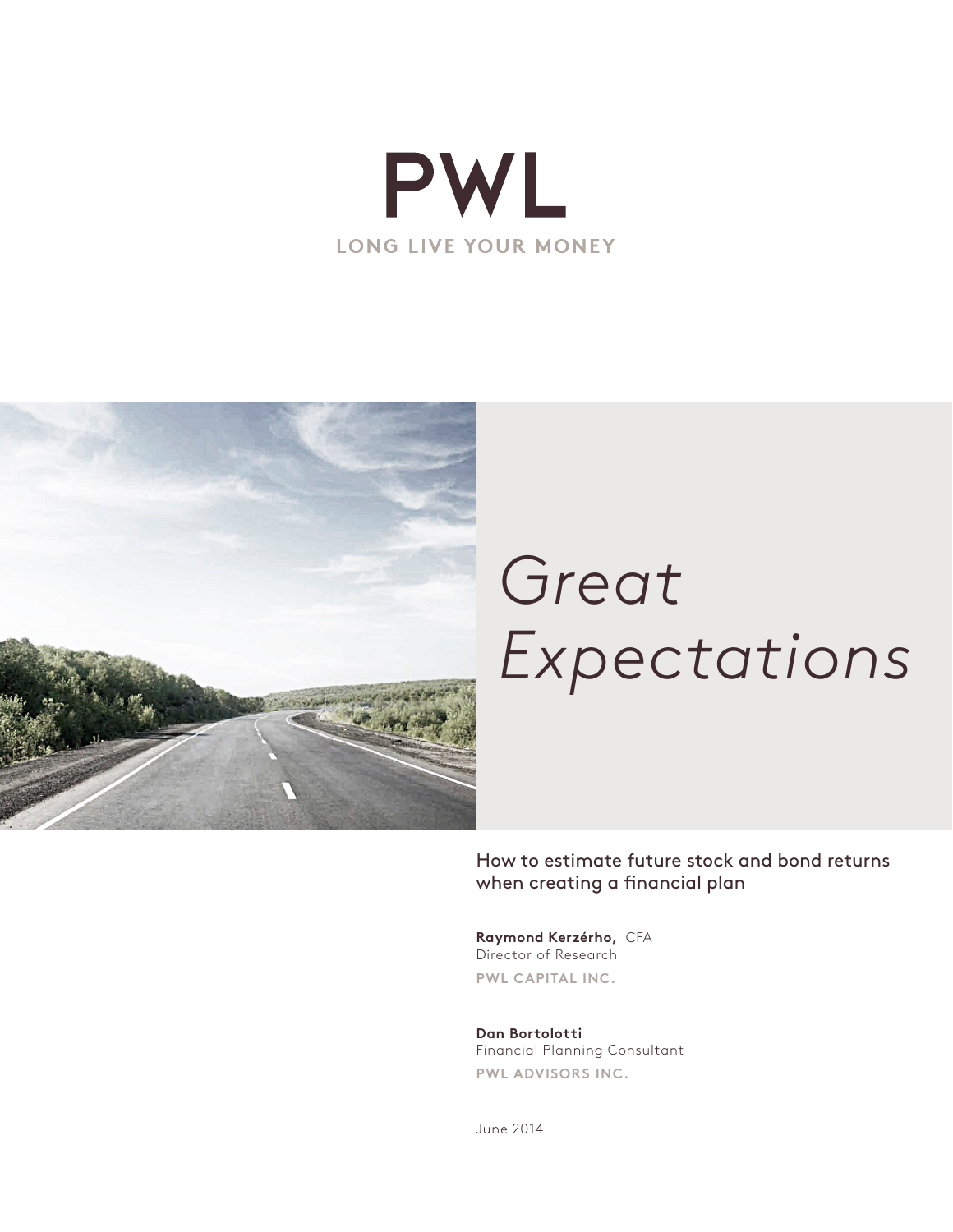This report was written by Raymond Kerzérho, PWL Capital Inc. and Dan Bortolotti, PWL Advisors Inc. The ideas, opinions, and recommendations contained in this document are those of the authors and do not necessarily represent the views of PWL Capital Inc.

© PWL Capital Inc.

All rights reserved. No part of this publication may be reproduced without prior written approval of the author and/or PWL Capital. PWL Capital would appreciate receiving a copy of any publication or material that uses this document as a source. Please cite this document as:

Raymond Kerzérho, *Director of Research*, PWL Capital Inc. and Dan Bortolotti, *Financial Planning Consultant*, PWL Advisors Inc. *"Great Expectations: How to estimate future stock and bond returns when creating a financial plan"* 

For more information about this or other publications from PWL Capital, contact:

3400 de Maisonneuve O., Suite 1501, Montreal, Quebec H3Z 3B8 Tel 514 875-9611 • 1-800 875-7566 Fax 514 875-9611

[info@pwlcapital.com](mailto:info@pwlcapital.com)



This document is published by PWL Capital Inc. for your information only. Information on which this document is based is available on request. Particular investments or trading strategies should be evaluated relative to each individual's objectives, in consultation with the Investment Advisor. Opinions of PWL Capital constitute its judgment as of the date of this publication, are subject to change without notice and are provided in good faith but without responsibility for any errors or omissions contained herein. This document is supplied on the basis and understanding that neither PWL Capital Inc. nor its employees, agents or information suppliers is to be under any responsibility of liability whatsoever in respect thereof.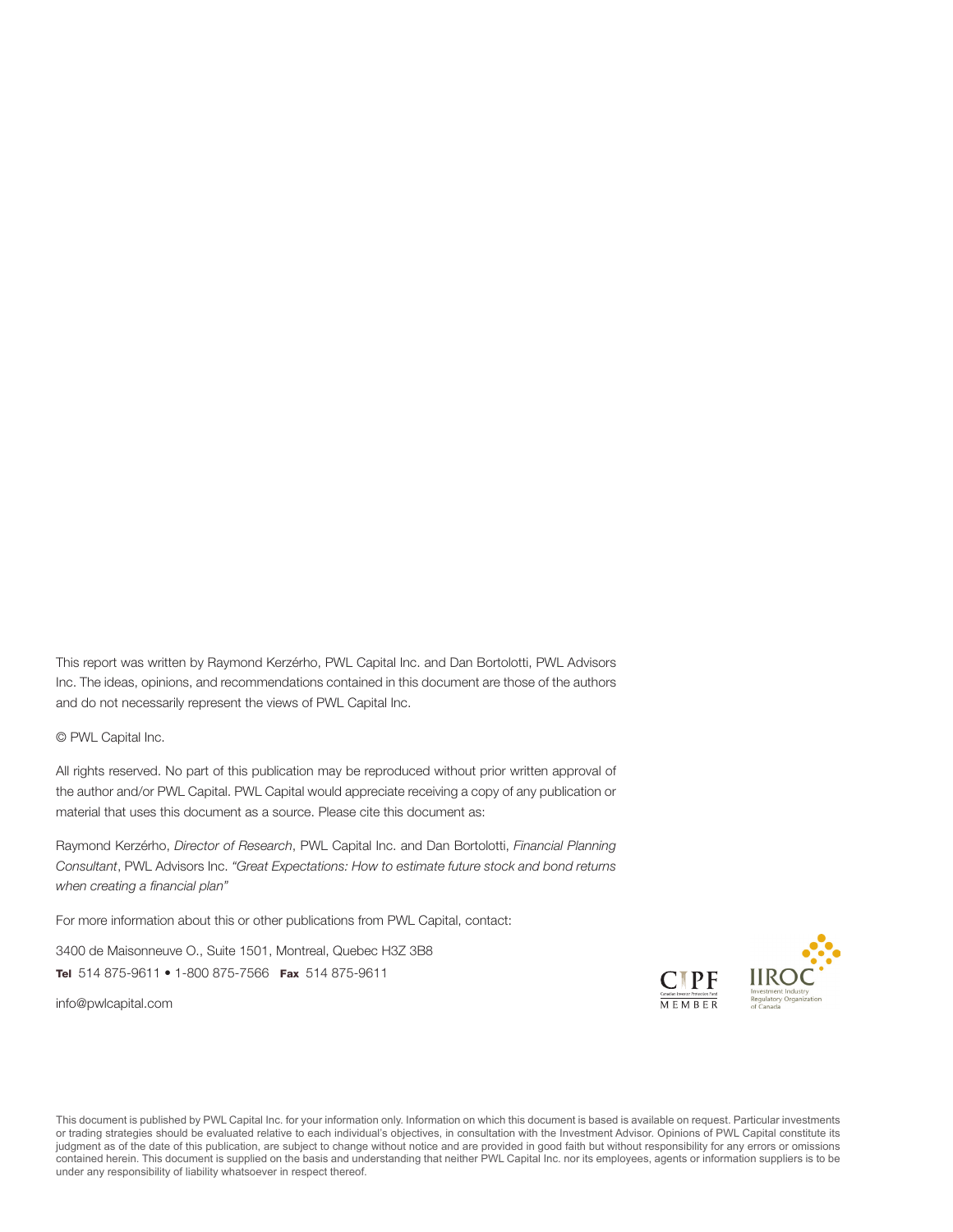Determining an appropriate asset allocation is one of the most important decisions an investor will ever make. This decision is based on the investor's ability, willingness and need to take risk.<sup>1</sup> It considers personal factors that will vary among individuals such as time horizon and comfort level with the ups and downs of the market—but it also requires assumptions about the future returns and volatility of the major asset classes.

Consider an investor who is 20 years from retirement and requires a long-term rate of return of 5% for her portfolio to sustain her to age 90. What mix of stocks and bonds might provide that level of growth? And since returns vary from year to year, how bumpy a ride should she expect along the way?

A financial planner cannot answer these questions without making assumptions about rates of return and volatility. These assumptions don't need to be precise, but they must be reasonable. In this paper, we describe the methodology we use to calculate the expected returns and risk level of stocks and bonds, and how we use these assumptions in our clients' financial plans.

## **Expected returns on stocks and bonds**

There are two main approaches to estimating expected returns. The first is what we call the equilibrium cost of capital (ECOC). This is an estimate for the 50-year return of an asset class based on history, regardless of current market conditions such as earnings, valuations, interest rates or inflation. The basic assumption of ECOC is that all asset classes offer a premium above the rate of inflation. For example:

## ESTIMATED RETURNS BASED ON EQUILIBRIUM COST OF CAPITAL (ECOC)

| ASSET CLASS <sup>2</sup>  | <b>EXPECTED PREMIUM ABOVE</b><br><b>INFLATION</b> | <b>EXPECTED RETURN WITH 2%</b><br><b>INFLATION</b> |
|---------------------------|---------------------------------------------------|----------------------------------------------------|
| Canadian bonds            | $2.7\%$                                           | 4 7%                                               |
| Canadian equities         | 5%                                                |                                                    |
| U.S. equities             |                                                   |                                                    |
| International equities    |                                                   |                                                    |
| Emerging markets equities |                                                   |                                                    |

Source: PWL Capital

Using ECOC to estimate expected returns has an obvious shortcoming: it is based on past performance and is insensitive to the current market environment. This is most apparent with fixed income investments. It is difficult to justify using an expected return of 4.7% for bonds when the yield on the benchmark index is just 2.6%, as it was in early 2014. We also know the expected return on stocks is not constant: it is likely to be higher when certain fundamental measures (such as price-to-book and priceto-earnings ratios) are lower, and vice versa.

With these shortcomings in mind, the second approach to estimating expected returns is based on market conditions. This is straightforward for fixed income investments: we can simply use the current yield as our estimate of future returns. With equities, however, this is far more challenging, since any number of metrics can be used to determine whether stocks are overvalued or undervalued.

In a [2012 paper,](https://personal.vanguard.com/pdf/s338.pdf) researchers at Vanguard examined 15 commonly used methods for forecasting stock returns to see how much predictive power they would have had in the past.<sup>3</sup> These included price-to-earnings (P/E) ratios, dividend yield, earnings growth, consensus GDP growth and recent stock returns. About half were found to be entirely useless in forecasting equity performance in the next decade.

<sup>1</sup> Larry Swedroe, *The Only Guide You'll Ever Need for the Right Financial Plan*, Bloomberg Press, 2010

<sup>&</sup>lt;sup>2</sup> Asset classes in this paper are represented by the following indexes: Bank of America Merrill Lynch Canada Broad Market (Canadian bonds), S&P/TSX 60 (Canadian equities), S&P 500 (U.S. equities), MSCI EAFE (international equities), MSCI Emerging Markets (emerging markets equities).

<sup>3</sup> Joseph Davis, Roger Aliaga-Díaz and Charles J. Thomas. "Forecasting stock returns: What signals matter, and what do they say now?" Vanguard, 2012.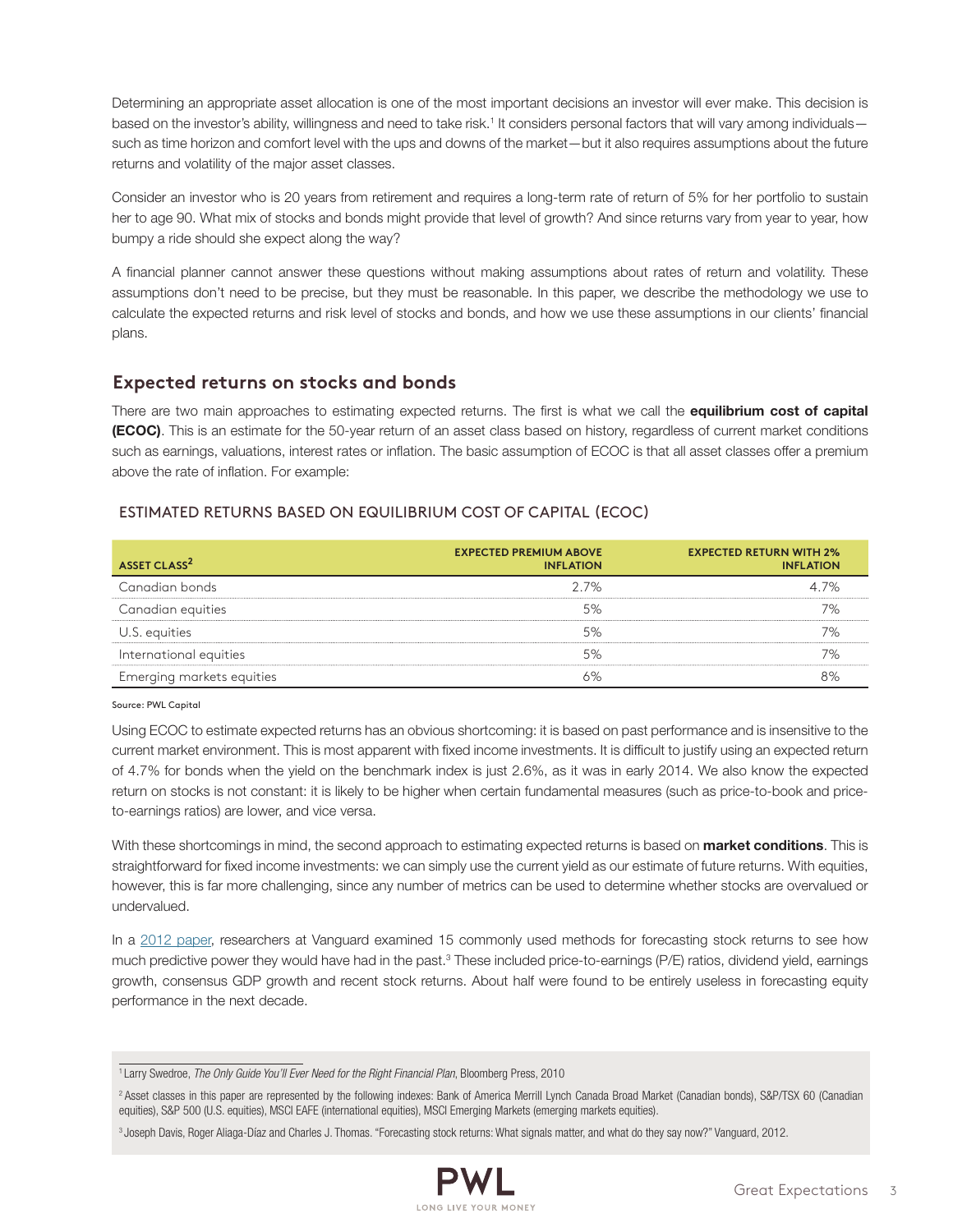The most useful variable turned out to be the [Shiller CAPE ratio](http://www.multpl.com/shiller-pe/) (CAPE stands for cyclically adjusted price-to-earnings), named for Robert Shiller, professor of economics at Yale and a Nobel laureate. Instead of trailing one-year earnings, Shiller's ratio uses the average annual earnings of companies over the past 10 years, adjusted for inflation, to smooth out the numbers over an entire business cycle. This is the metric we use when estimating stock returns based on current market conditions.

Just as ECOC has shortcomings, estimating long-term expected returns from market conditions also has inherent weaknesses. When creating a financial plan, it's common to use projections covering 30 years or more, and investors contribute to their portfolios at many different times along the way. Market conditions will be constantly changing during this period, and so will expected returns. Just as we should not use an expected return of 4.7% for bonds when they are currently yielding 2.6%, it is equally misleading to assume they will still yield 2.6% in three or four decades.

Moreover, any attempt to forecast equity returns based on market conditions is extremely limited. In the Vanguard study, the Shiller CAPE ratio explained just 43% of equity returns in the following 10 years. That means even the most reliable metric "leaves approximately 60% of the historical variation in long-term real returns unexplained," the authors write.

## ESTIMATED RETURNS BASED ON MARKET CONDITIONS (AS OF MAY 2014)

| <b>ASSET CLASS</b>        | <b>EXPECTED RETURN</b> |
|---------------------------|------------------------|
| Canadian bonds            | 2.6%                   |
| Canadian equities         | 77%                    |
| U.S. equities             | $6.1\%$                |
| International equities    | 79%                    |
| Emerging markets equities |                        |

#### Source: PWL Capital

While both ECOC and market conditions have strengths and weaknesses, they are somewhat complementary. We believe it is likely that when one methodology overestimates expected returns, the other will underestimate it. Therefore, using a simple average of the two methodologies may produce a more accurate estimate, as the errors end to offset one another. To return to our bond example, a 4.7% return is likely too optimistic, while 2.6% seems unnecessarily conservative. An average of these two estimates (3.7%) is a reasonable compromise.

When preparing long-term financial plans, therefore, we estimate future asset class returns based on the average of the ECOC and market conditions estimates:

#### ESTIMATED RETURNS BASED ON AVERAGE OF ECOC AND MARKET CONDITIONS (AS OF MAY 2014)

| <b>ASSET CLASS</b>        | <b>EXPECTED RETURN</b> |
|---------------------------|------------------------|
| Canadian bonds            | 37%                    |
| Canadian equities         | 74%                    |
| U.S. equities             | ለ ለ%                   |
| International equities    | 75%                    |
| Emerging markets equities |                        |

#### Source: PWL Capital

These estimated returns are best thought of as a moving target, and all financial plans should be revisited every couple of years to account for changes in market conditions as well as any changes in the client's personal life.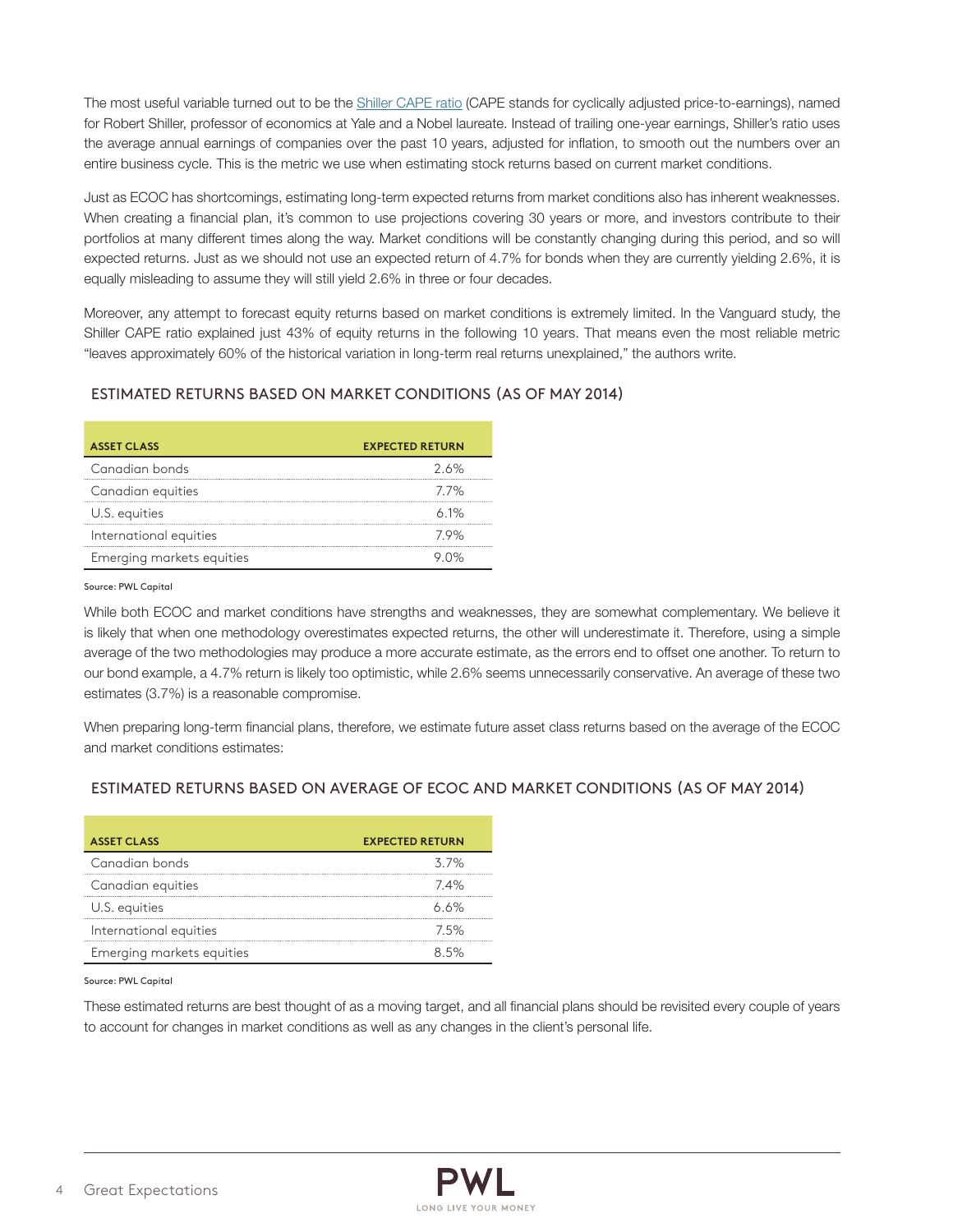# **Expected Inflation**

All financial plans need to account for the decline of purchasing power due to *inflation*. But how do we estimate future inflation?

As a baseline, we note that in 1991 the Bank of Canada set a[n inflation-control target](http://www.bankofcanada.ca/rates/indicators/key-variables/inflation-control-target/) of 2%. From 1992 through 2013, the average inflation rate was 1.8%, and only once during that 22-year period (in 2002) was the annual rate above 3%. This is no guarantee inflation will not be higher in the future, but it does suggest the Bank of Canada has been effective at implementing inflation-control measures for more than two decades.

For a market-based estimate of inflation, one can compare the yield of a Government of Canada real-return bond and the yield of a conventional bond of the same maturity. Real-return bonds adjust their principal value every six months in line with the Consumer Price Index and therefore have built-in inflation protection. As of May 2014, this difference was almost exactly 2%, suggesting this is the market's consensus forecast for inflation:

| <b>BOND TYPE</b>                              | <b>ISSUE</b>     | YIFI D |
|-----------------------------------------------|------------------|--------|
| 10-year Government of Canada bond             | - 2.5% June 2024 | 25%    |
| 10-year Government of Canada real-return bond | 4 25% Dec 2026   | በ 5%   |
| 30-year Government of Canada bond             | 3.5% Dec 2045    | 29%    |
| 30-year Government of Canada real-return bond | 1 5% Dec 2044    | N 9%   |

Source: Bloomberg

# **Expected risk**

There are many types of investment risk, but in financial projections "risk" is often considered synonymous with volatility. Investors need to understand that if they expect to earn 7% or so from stocks over the long term, they will endure many periods when returns are much lower (including large short-term losses) and others where they are far higher. Bond investors, on the other hand, are likely to see fluctuations within a much narrower range.

The traditional measure of volatility is **standard deviation**, which describes the degree to which annual returns vary around the average. Suppose the expected average return for a given asset is 5% and the standard deviation is 10%. This means approximately two-thirds of the time the portfolio's annual return is expected to be within 10 percentage points of the average: in other words, between –5% and +15%. In about 19 years out of 20 it is expected to be within two standard deviations, or between –15% and +25%.

We estimate the standard deviation of asset classes using historical data. Again, we use a simple average of recent data (five years of monthly performance) and longer-term data (20 years of monthly performance) to account for changing market conditions:

| <b>ASSET CLASS</b>        | <b>FIVE-YEAR STANDARD</b><br><b>DEVIATION</b> | <b>20-YEAR STANDARD</b><br><b>DEVIATION</b> | <b>ESTIMATED</b><br><b>STANDARD DEVIATION</b> |
|---------------------------|-----------------------------------------------|---------------------------------------------|-----------------------------------------------|
| Canadian bonds            | $3.4\%$                                       | 45%                                         | $\Delta$ 0%                                   |
| Canadian equities         | $14.4\%$                                      | 174%                                        | 15.9%                                         |
| U.S. equities             | $12.7\%$                                      | 14 በ%                                       | 133%                                          |
| International equities    | 14 8%                                         | 14 3%                                       | 14 5%                                         |
| Emerging markets equities | 175%                                          | $21.4\%$                                    | 19 5%                                         |

Source : Morningstar Encorr

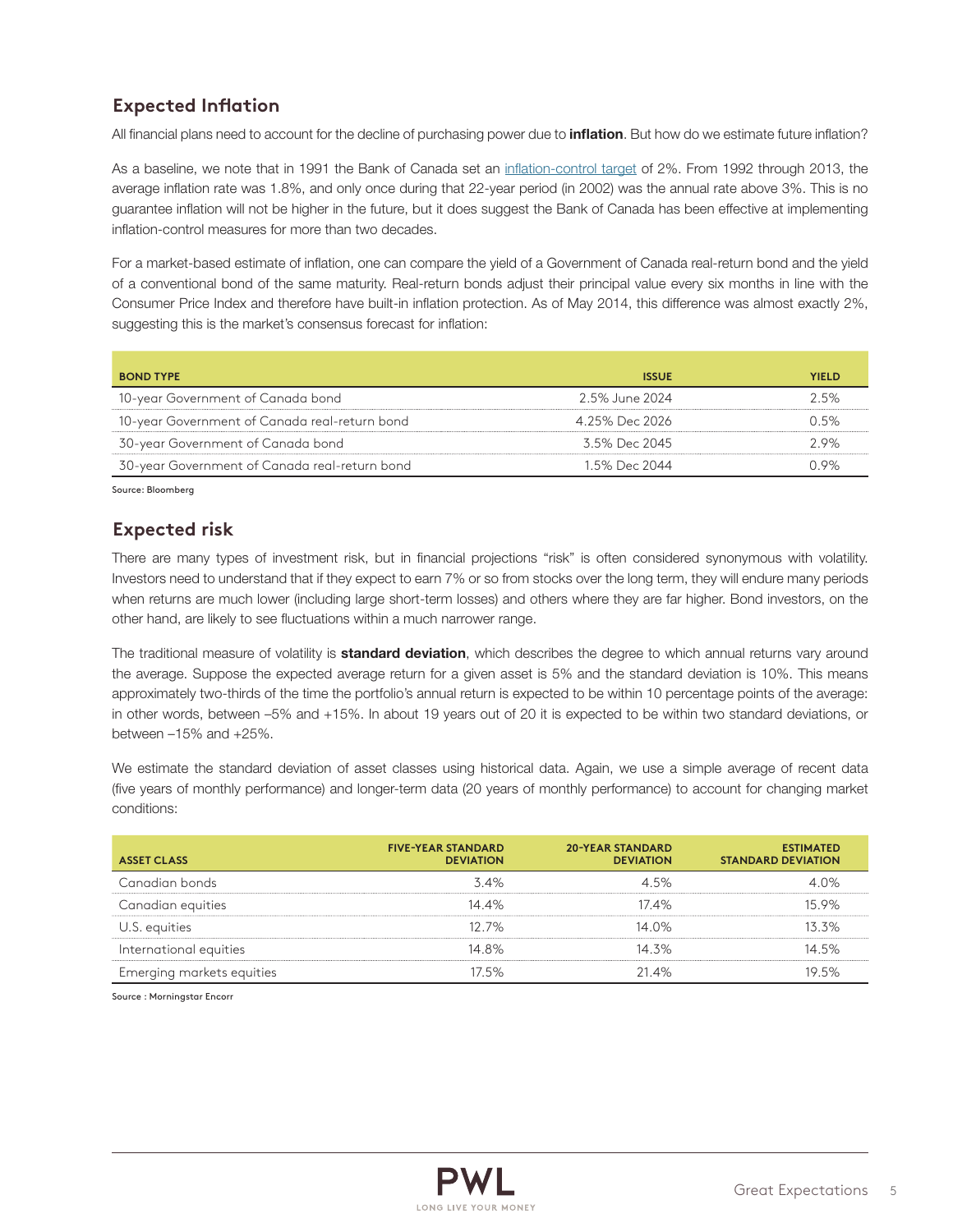# *WHAT ARE "NORMAL" STOCK RETURNS?*

Many people consider "normal" stock returns to be in the range of 6% to 11%, and over multi-decade periods that might be reasonable. From 1970 through 2013, the annualized return on Canadian, U.S. and international stocks was 9.4%, 10.4% and 10% respectively. But what about year-by-year returns? During an investing lifetime, how many years would you have considered "normal"?

You may be shocked to learn that a portfolio with equal amounts of Canadian, U.S. and international equities would have posted annual returns between 6% and 11% *just five times in the last 44 years*. That means stock returns were in the supposedly "normal" range just once every nine years.

Now let's consider the probability of more "abnormal" outcomes. If the average long-term return for stocks is about 9%, let's look at years where returns were a full 10 percentage points higher or lower. It turns out there were 11 years with losses of at least –1%, and 16 others with gains of at least 19%. In other words, the probability of a significant loss or a huge gain was over 61%, which corresponds to three years out of every five.

In his book *Debunkery*, Ken Fisher looked at an even larger data set from 1926 through 2009 and found much the same result. The annualized return of U.S. stocks over this period was 9.7%, and the simple average was 11.7%. But individual years almost never looked like this. Two-thirds of the calendar years produced returns of more than 20% or less than –10%. Returns were between 10% and 12% only five times in 84 years. "Normal annual returns are extreme," Fisher writes. "It is hard to get people to accept the degree to which that's true."

When estimating returns for a financial plan, it's crucial to understand that annual returns will vary widely from your longterm expectations. Equities do not provide slow and steady returns: investors must accept their returns will come as a series of sharp declines and soaring recoveries.

# **Asset class correlations**

The whole idea of diversification is based on the idea that asset classes do not move in lockstep with one another. Correlation is a measure of the degree to which the movement of two asset classes are associated. A correlation of 1 indicates the asset classes move in the same direction by the same amount (perfect positive correlation), while a correlation of –1 indicates they move in opposite directions by the same amount (perfect negative correlation). A correlation of zero means the asset classes have no direct relationship and move independently of one another.

Any correlation less than 1 offers some level of diversification. The greatest benefit comes when two asset classes have positive expected returns and negative correlation: in other words, one tends to rise when the other falls, but both are expected to increase over the long term. Over many periods in history, this has been the case with government bonds and equities. However, correlations between asset classes are not constant: they may change with market conditions and are largely unknowable in advance.

Again, our methodology examines both short-term and longer-term correlations when making financial planning assumptions. We look at five-year and 20-year historical correlations between major asset classes and take a simple average of the two:

| <b>ASSET CLASS</b>     | <b>CANADIAN</b><br><b>RONDS</b> | <b>CANADIAN</b><br><b>EQUITIES</b> | <b>U.S. EQUITIES</b> | <b>INT'L EQUITIES</b> | <b>EMERGING</b><br><b>MARKETS</b> |
|------------------------|---------------------------------|------------------------------------|----------------------|-----------------------|-----------------------------------|
| Canadian bonds         |                                 | -26                                | $-0.10$              | –N N7                 | $-0.04$                           |
| Canadian equities      | $-0.26$                         |                                    |                      | 156                   |                                   |
| U.S. equities          | –റ 1റ                           |                                    |                      | -74                   | -54                               |
| International equities | _N N7                           | ) 56                               |                      |                       |                                   |
| Emerging markets       |                                 |                                    |                      |                       |                                   |

## FIVE-YEAR ASSET CLASS CORRELATIONS (2009–2013)

Source : Morningstar Encorr

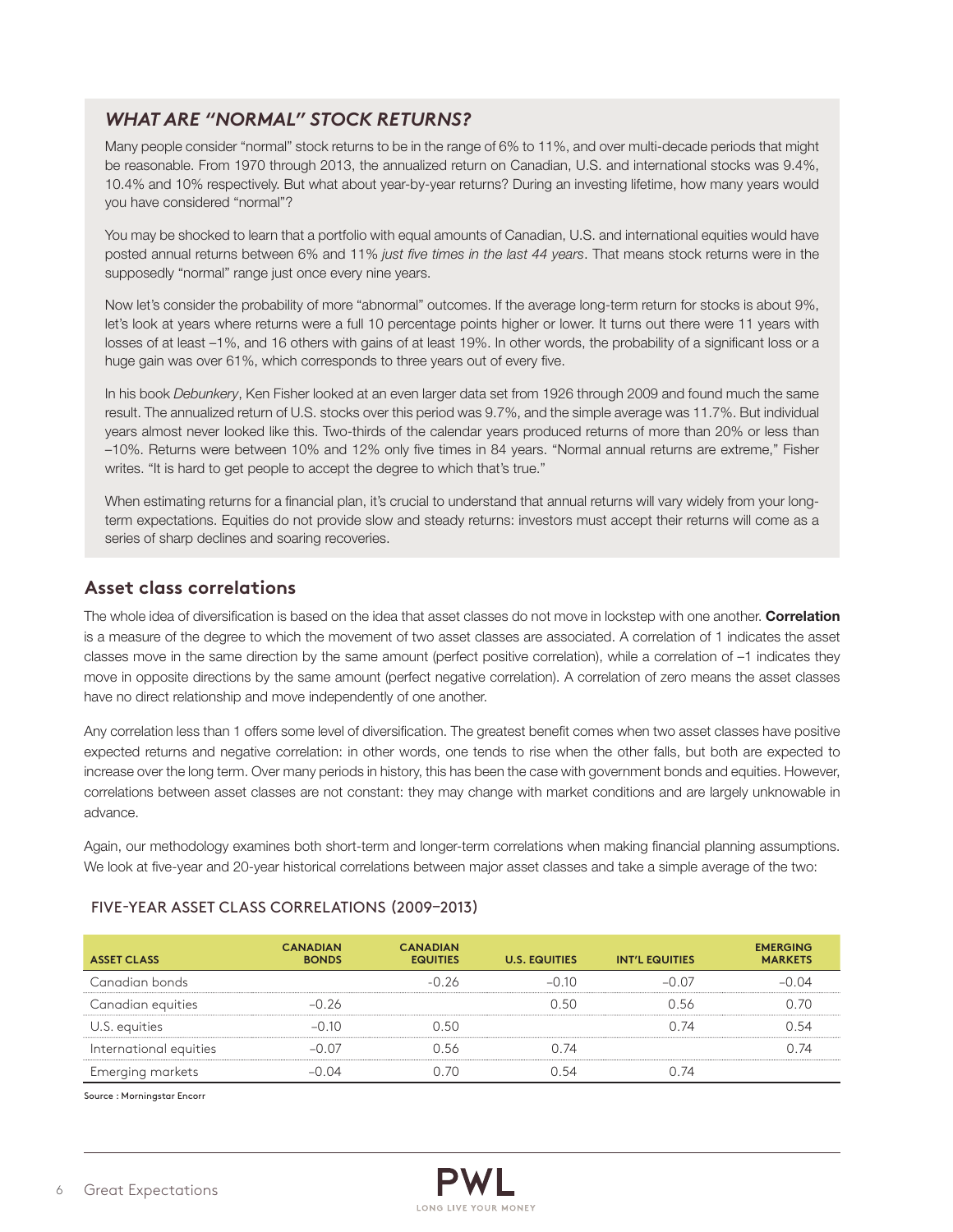## 20-YEAR ASSET CLASS CORRELATIONS (1994–2013)

| <b>ASSET CLASS</b>     | <b>CANADIAN</b><br><b>BONDS</b> | <b>CANADIAN</b><br><b>EQUITIES</b> | <b>U.S. EQUITIES</b> | <b>INT'L EQUITIES</b> | <b>EMERGING</b><br><b>MARKETS</b> |
|------------------------|---------------------------------|------------------------------------|----------------------|-----------------------|-----------------------------------|
| Canadian bonds         |                                 | ገ 14                               |                      | ገ በ3                  |                                   |
| Canadian equities      | ገ 14                            |                                    | 64                   | 1.61                  | ነ 7በ                              |
| U.S. equities          | סח ר                            | ) 64                               |                      | ገ 74                  | ۱5                                |
| International equities |                                 | $\wedge$                           | 74                   |                       |                                   |
| Emerging markets       |                                 | - 70                               |                      | ) ለ9                  |                                   |

Source : Morningstar Encorr

# **Putting it all together**

Now that we have estimated expected returns and standard deviation for each asset class, as well the correlation between each pair of asset classes, we are ready to combine these factors on the portfolio level. With optimizing software (in this case, EnCorr Optimizer from Morningstar) we can use these inputs to estimate the expected return and standard deviation for various mixes of stocks and bonds.

In the table below, we assume the equity component is split equally between Canadian, U.S. and international stocks.

### EXPECTED RETURN AND RISK OF VARIOUS PORTFOLIOS

| <b>ASSET MIX (EQUITY/BOND)</b> | <b>EXPECTED RETURN</b> | <b>STANDARD DEVIATION</b> |
|--------------------------------|------------------------|---------------------------|
| 0%/100%                        | 3.7%                   | 4 በ%                      |
| 10%/90%                        | 4 1%                   | 3.8%                      |
| 20%/80%                        | 4.5%                   | 4 N%                      |
| 30%/70%                        | 4.8%                   | 4 7%                      |
| 40%/60%                        | $5.1\%$                | 5.6%                      |
| 50%/50%                        | 5.5%                   | 6.6%                      |
| $60\% / 40\%$                  | 5.8%                   | 7.8%                      |
| 70%/30%                        | 6.2%                   | 9.0%                      |
| 80%/30%                        | 6.5%                   | $10.3\%$                  |
| 90%/10%                        | 6.9%                   | 11.5%                     |
| 100%/0%                        | 7 2%                   | 12.8%                     |

Source: PWL Capital

While volatility is an important measure of risk, it is incomplete. Standard deviation generally does a good job of quantifying annual ups and downs in the markets, but it does not tell the whole story. Even if it is accurate in 19 years out of 20, losses in that 20th year can be much greater than two standard deviations. In theory, an annual gain or loss of three standard deviations (which corresponds to a return about 40 percentage points above or below the average) should occur only once every 333 years or so. However, stock markets have seen several one-year losses of three standard deviations or more over the last 85 years, including 1931, 1937 and 2008.

For this reason, we believe it is important for planners to disclose the maximum loss an investor might expect in a calendar year, as well as the largest drawdown (that is, the greatest decline from peak to trough over any period) that might be expected based on history.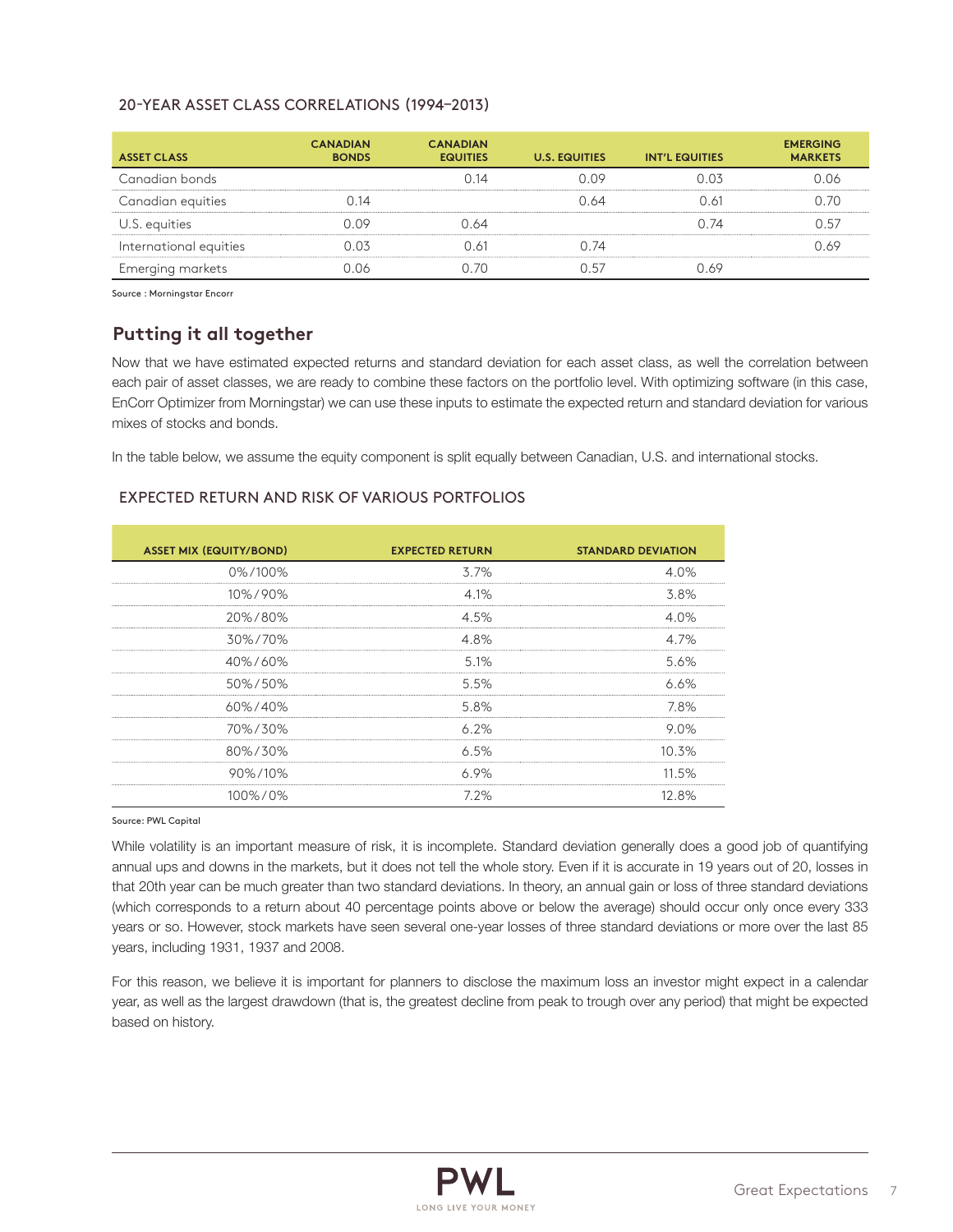Again, the table below assumes the equity component is split equally between Canadian, U.S. and international stocks. One year losses in individual countries have been much larger.

| <b>ASSET MIX (EQUITY/BOND)</b> | <b>MAXIMUM ANNUAL LOSS</b> | <b>LARGEST DRAWDOWN</b> |
|--------------------------------|----------------------------|-------------------------|
|                                |                            |                         |
| 0%/100%                        | $-4.3%$                    | $-11%$                  |
| 10%/90%                        | $-3.1%$                    | $-10%$                  |
| 20%/80%                        | $-1.9\%$                   | $-10%$                  |
| 30%/70%                        | $-4.2\%$                   | $-10%$                  |
| 40%/60%                        | $-7.7\%$                   | $-14%$                  |
| 50%/50%                        | $-11.3%$                   | $-18%$                  |
| $60\% / 40\%$                  | $-14.8\%$                  | $-23%$                  |
| 70%/30%                        | $-18.4%$                   | $-28%$                  |
| 80%/30%                        | $-21.9%$                   | $-3.3\%$                |
| $90\%$ /10%                    | $-25.5%$                   | $-39%$                  |
| 100%/0%                        | $-29.0\%$                  |                         |

#### EXPECTED RISK OF LOSS FOR VARIOUS PORTFOLIOS

Source : Morningstar Encorr

NB: Based on historical market index data 1988-2013

# **Final words**

People have a natural distaste for uncertainty. We would all be more comfortable if we knew what future returns would be, but this is simply not possible. While we believe our method of estimating expected returns is useful, there are no guarantees in investing.

It's also important to understand that our estimates are designed to help with long-term planning. They tell you nothing about what the markets will do next year, or three years from now. Even over longer horizons, an investor's returns may be significantly different from our estimates. However, there is no way to avoid making assumptions when preparing a financial plan.

A financial plan is not a one-time activity: it is an ongoing process that must continually adapt to changes in the financial markets, the economy and personal circumstances. We encourage investors to review their financial plan annually and make any necessary adjustments.

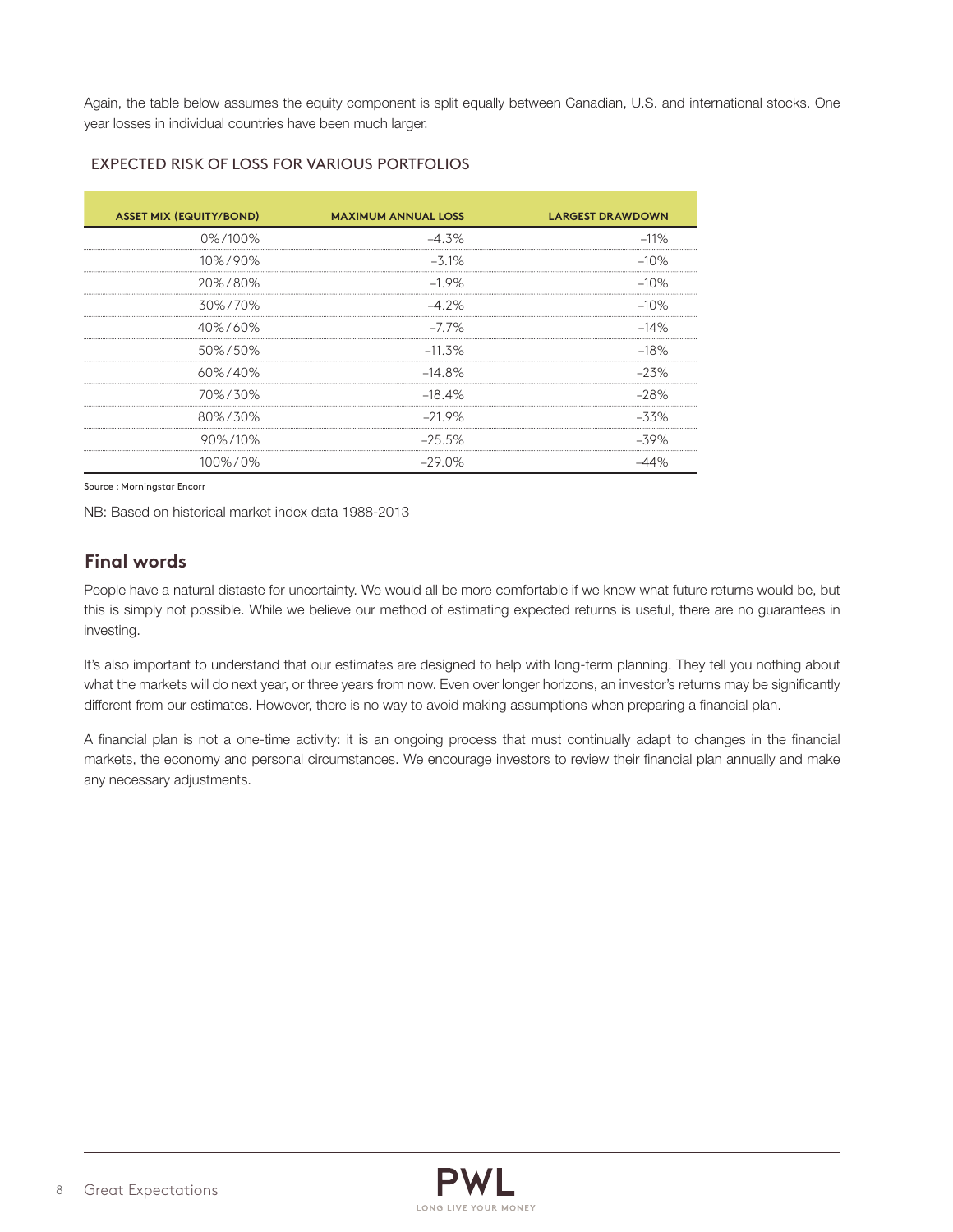

**Raymond Kerzérho,** CFA Director of Research **PWL CAPITAL INC.**

[raymondk@pwlcapital.com](mailto:raymondk@pwlcapital.com) [https://www.pwlcapital.com/Kerzerho-blog](https://www.pwlcapital.com/fr/The-Firm/Research-Department/Blog/Research-Blog)



**Dan Bortolotti** Financial Planning Consultant **PWL ADVISORS INC.**

[dbortolotti@pwlcapital.com](mailto:dbortolotti@pwlcapital.com) [www.canadiancouchpotato.com](http://canadiancouchpotato.com/) 

Portfolio Management and brokerage services are offered by PWL Capital Inc., which is regulated by *Investment Industry Regulatory Organization of Canada* (IIROC), and is a member of the *Canadian Investor Protection Fund* (CIPF).

Financial planning and insurance products are offered by PWL Advisors Inc., and is regulated in *Ontario by Financial Services Commission of Ontario* (FSCO) and in *Quebec by the Autorité des marchés financiers* (AMF). PWL Advisors Inc. is not a member of CIPF.